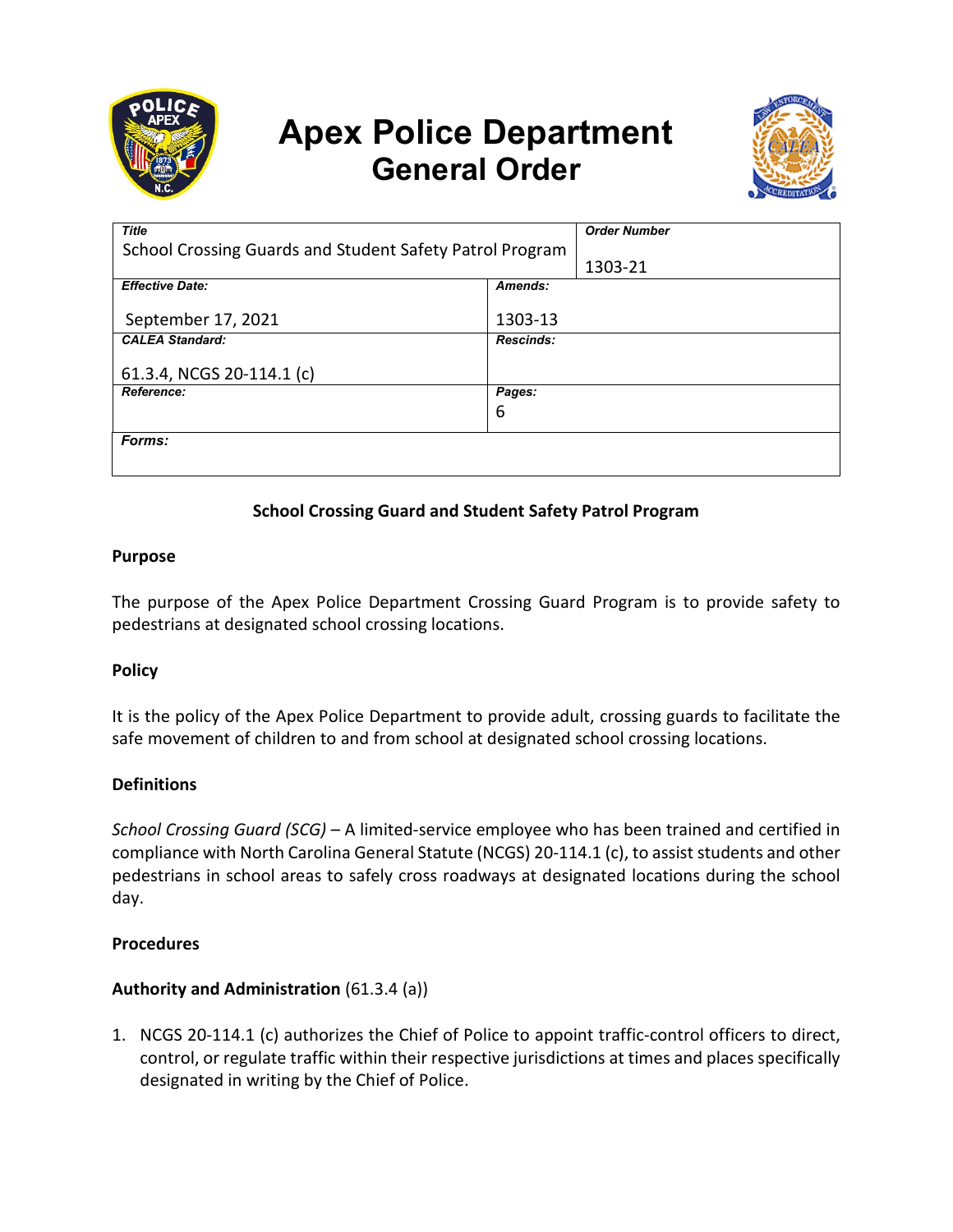- 2. The Patrol Division Commander or his/her designee will administer the department's SCG Program.
- 3. The School Resource Unit (SRU) supervisors will serve as the SCG supervisors.
- 4. SCGs will abide by the SCG safety regulations, as provided by the directive.

# **Duties and Responsibilities** (61.3.4 (a))

- 1. The primary objective of the SCG is to assist children with safely crossing a roadway at designated school crossing locations.
- 2. SCGs have no police authority, are not police officers, and will not act in any manner outside the scope of their duties or represent themselves as law enforcement officers.
- 3. SCGs will use the natural gaps in traffic to enter the roadway and acknowledge a safe time for children to cross.
- 4. Prior to crossing children, SCGs must ensure that traffic is stopped in the direction that children are crossing.
- 5. SCGs will use the provided equipment, including traffic vest and stop sign, when entering a roadway.
- 6. Unusual conditions that may impede the safe travel of students or restrict SCGs from safely and effectively performing their job, should be reported prior to students' arrival. This may include, but is not limited to:
	- Construction
	- Hazardous weather conditions such as snow and/or ice
	- Presence of puddles, lights out, signs blocking vision, etc.
	- Notification of unusual/hazardous conditions will be made to an SRU Supervisor
		- $\circ$  If contact cannot be made, notification will be made to the on-duty supervisor

# **Minimum Qualifications/Selection Criteria** (61.3.4 (b))

- 1. Applicants will be selected for employment as SCGs based upon minimum qualifications and a selection process as outlined in this written directive.
- 2. Minimum qualifications for the position of SCG included, but are not limited to:
	- Must be at least 18 years of age
	- Be a graduate from an accredited high school or education equivalent to a high school diploma
	- Be a license's driver in the State of North Carolina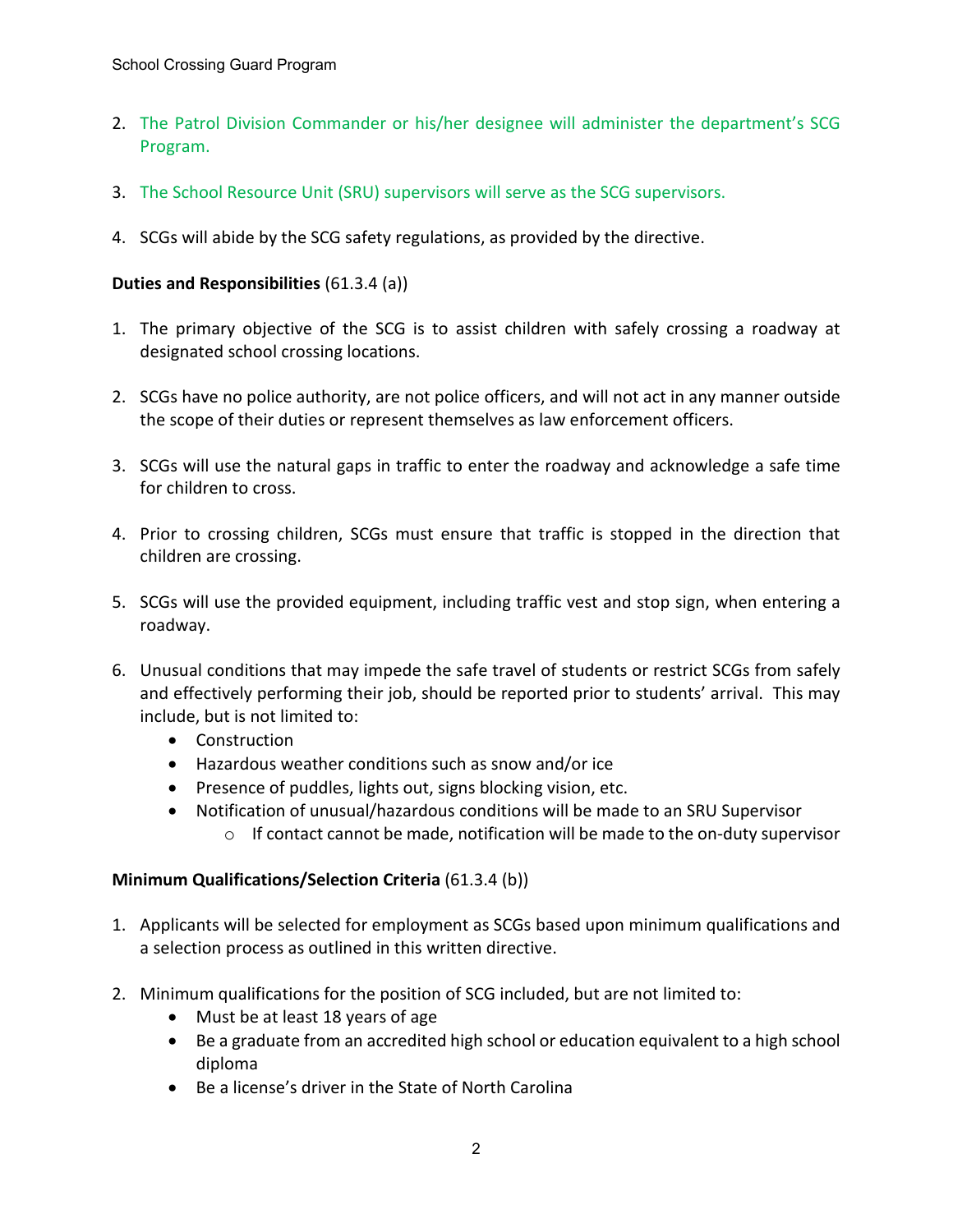- Must have knowledge of traffic laws and regulations
- Must have the ability to work under adverse weather conditions
- 3. The following selection process will be used for SCGs:
	- Applicants will submit an application to the Town of Apex (TOA)
	- The TOA Human Resources Department will review and screen all applications and forward applications for those candidates that meet the minimum qualifications to the Chief of Police
	- An oral interview will be scheduled for the selected candidates
	- Applicants who successfully pass the oral interview process will be subject to a background check
	- Applicants successfully completing the background check must submit to a drug test after accepting a conditional offer of employment
	- Applicants will be chosen for employment in consultation with the TOA Human Resources Department

## **Training**

- 1. An SRU Supervisor will ensure that SCGs are provided with a minimum of three hours of training related to directing, controlling, and regulating traffic, which will be given by a law enforcement officer.
- 2. An SRU Supervisor will ensure SCGs receive recertification training annually. The training will be a minimum of three hours; related to directing, controlling, and regulating traffic; and be given by a law enforcement officer.

## **School Crossing Guard Uniform and Equipment**

- 1. Any personnel directing traffic or in the roadway controlling traffic, including SCGs, MUST wear high-visibility, reflective clothing prior to initiating traffic control and direction; or at any time he/she is standing, walking, or on foot on a roadway of any type.  $(61.3.2 \text{ (g)})$
- 2. At a minimum, the following uniform and equipment will be issued to each SCG: (61.3.4 (c))
	- $\bullet$  High-Visibility, Reflective Vest 1
	- $\bullet$  Whistle 1
	- $\bullet$  All-Weather Jacket 1
	- Portable Stop Sign  $-1$
	- Department ID Card 1
- 3. All issued equipment is the property of the Apex Police Department and must be returned when requested or upon leaving employment.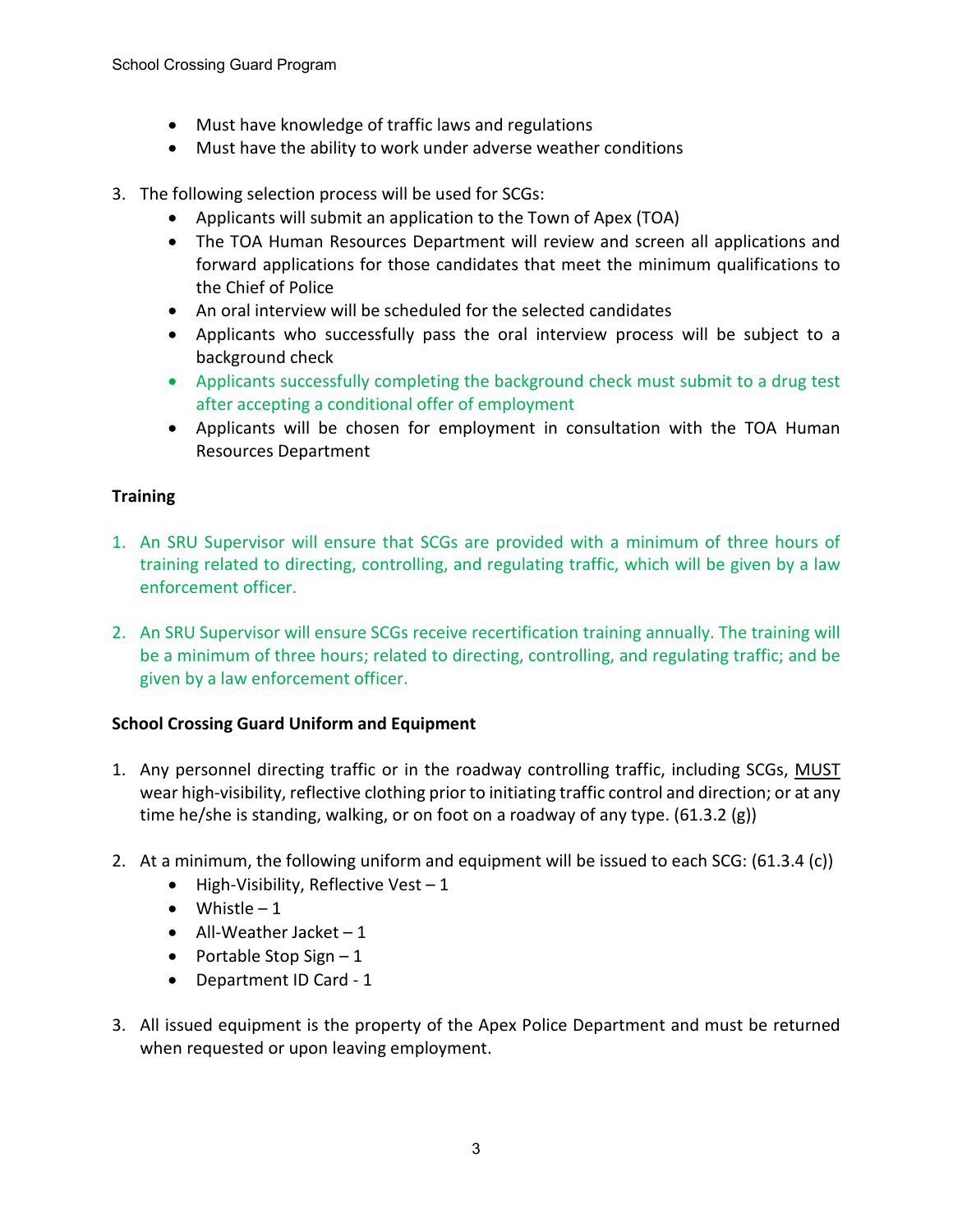- 4. Replacement equipment will be provided, as necessary, and will be requested through an SRU Supervisor.
- 5. All SCGs are required to wear their high-visibility, reflective vests and use the portable stop sign when performing SCG duties.
- 6. SCGs may dress as necessary for protection from weather conditions. Clothing which may be offensive to parents or children is prohibited.
- 7. SCGs will be provided a department ID card indicating they are authorized to direct, control, and regulate traffic for the department.

## **Hours of Work**

- 1. SCGs are to report to their assigned locations at the scheduled start time that has been established by the school district.
- 2. SCGs are to remain at the crossing until the scheduled end time.
- 3. SCGs will be aware of and abide by the half-day and early dismissal schedule established by the school district.

## **Absences**

- 1. SCGs are expected to report to each school crossing as scheduled. Absences must be kept to an absolute minimum.
- 2. In the event an SCG cannot report for a scheduled crossing, the SCG will notify an SRU Supervisor no less than one hour prior to the scheduled school crossing time.
- 3. The SCG will notify the Communications Center if he/she is unable to contact an SRU Supervisor. The SCG will identify himself/herself, provide information about the crossing location, and advise the dispatcher to notify the on-duty shift supervisor of his/her absence.
- 4. All absences are unpaid.

## **Reporting Traffic/Parking Violations**

- 1. SCGs will not personally address traffic or parking violations. In the event an illegally parked vehicle blocks a crosswalk, the SCG may ask the driver to move his/her vehicle. The SCG will not become involved in a verbal confrontation.
- 2. Traffic and other violations may be reported to an SRU Supervisor. In the event a violation is reported, the following information will be obtained: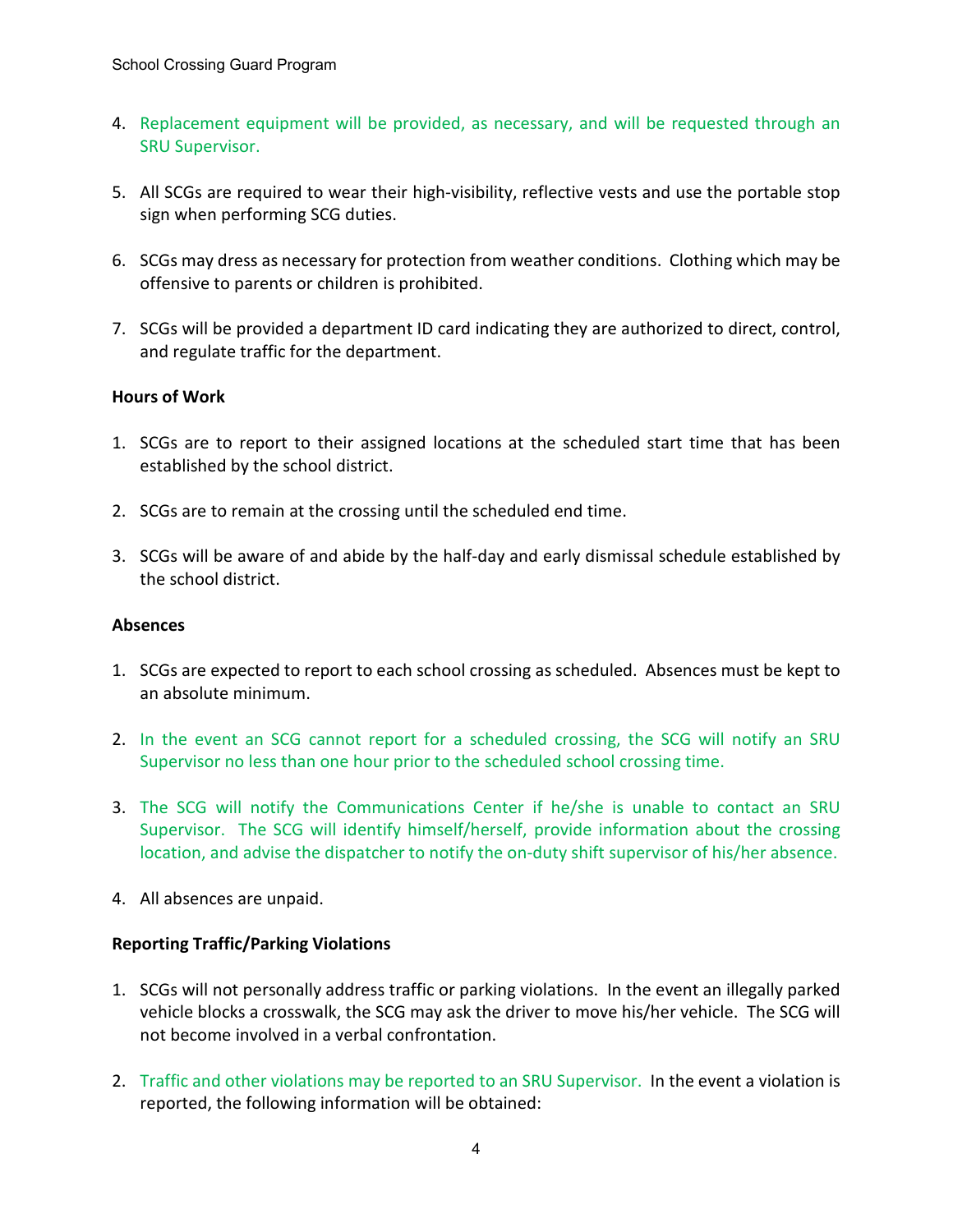- License Plate
- Vehicle Make
- Description of Driver
- Time/Date of Offense
- Nature of Offense
- Location of Offense
- Names of Additional Witnesses/Complainant

## **Citizen Complaints**

- 1. SCGs are a representative of the Apex Police Department and expected to demonstrate professionalism. SCGs will be respectful and courteous to motorists, pedestrians, and children.
- 2. Complaints from citizens will be addressed as an internal investigation and will follow procedures outlined in General Order 302 – *[Personnel Complaint Investigation](https://powerdms.com/link/APEXPD/document/?id=444867)*.
- 3. SCGs will report any incident that occurs at their respective crossing to an SRU Supervisor.

# **Criteria and Review of School Crossing Guard Locations**

- 1. The following variables should be considered when determining SCG locations: (61.3.4 (d))
	- Traffic volume/speed
	- Number of turning movements
	- Width of intersection
	- Physical terrain
	- Presence or absence of traffic control devices
	- The number and age of children using the crossing
	- Requests from Wake County Public School System
	- Suggestions and input form SCGs and other police department personnel
- 2. The Patrol Division Commander or his/her designee will conduct an annual, documented review through a survey of the Apex school principals to determine locations to be considered for SCGs. (61.3.4 (e))
	- The review will be completed and submitted to the Chief of Police through the chain of command no later than January 31st of the year following the period subject to the review.
		- This date may be extended with the approval of the Chief of Police.